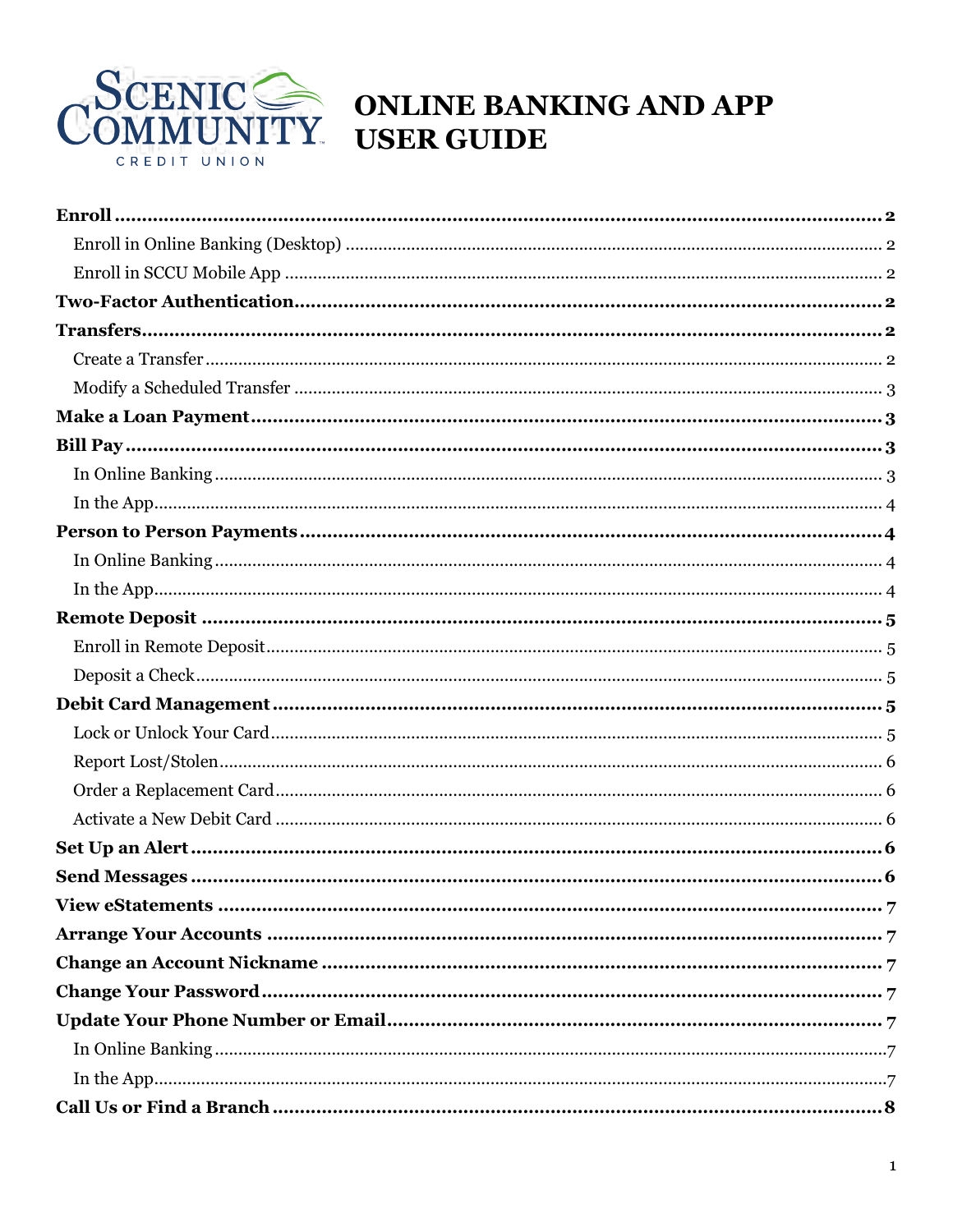# <span id="page-1-0"></span>**Enroll**

*IMPORTANT NOTE:* If you were an existing Online Banking or app user prior to March 1, 2021, just log in using your current credentials. You do not need to re-enroll.

### <span id="page-1-1"></span>**Enroll in Online Banking (Desktop)**

- 1. Select **First timer user? Enroll now.**
- 2. Enter the information requested on the Enroll screen, and then select **Next.**
- 3. Enter the verification code sent via SMS, and then select **Verify.**
- 4. Read the user agreement, and then select **Agree.**
- **5.** Create a username and password by entering information in the **Username** and **Password** fields, and then select **Next.**

#### <span id="page-1-2"></span>**Enroll in SCCU Mobile App**

- 1. Download the Scenic Community CU app from your smart phone app store.
- 2. Once downloaded, open the app and select **First time user? Enroll now.**
- 3. Enter the information requested on the Enroll screen, and then select **Next.**
- 4. When the Secure your Account screen appears, complete the form details to set up two-factor authentication, and select **Next.**
- 5. When the User Agreement appears, select **Next.**
- 6. Create Username and Password credentials and select **Next.**
- 7. Create a **Passcode**, then confirm it by entering it again on the following screen.

# <span id="page-1-3"></span>**Two-Factor Authentication**

- 1. Enter your Username.
- 2. Enter your Password and click **Sign In.**
- 3. If this is your first time logging in to the new mobile app, you will be prompted to provide a current **email address** and a **phone number** you have access to. Enter these and click **Next.**
- 4. You will be asked how you would like to receive your authentication codes: Text Message (message and data rates may apply), or Phone Call.
- 5. A verification code will be sent to the option you chose previously.
- 6. Enter the code you received and click **Verify.**
- 7. Two-step verification for your account is now enabled.

# <span id="page-1-4"></span>**Transfers**

#### <span id="page-1-5"></span>**Create a Transfer**

- 1. Choose a situation and follow the corresponding steps:
	- A.) *Online Banking* Select an option:
		- i. Select **Transfers** from the Main Menu.
		- ii. Select **Make a Transfer** in the quick actions section of the dashboard.
		- iii. Select **Make a Transfer** from the Transfers section of the dashboard.
	- B.) *Mobile App*:
		- i. Open the app menu and select **Transfers.**
		- ii. Select **Make a Transfer.** If prompted, answer the security question and select **Submit.** If not, continue to the next step.
- 2. Select the account you want to transfer funds from, and then select an account for the destination.
- 3. Enter the transfer amount.
- **4. Choose a situation and follow the corresponding steps:**
	- *A.) Creating a one-time transfer*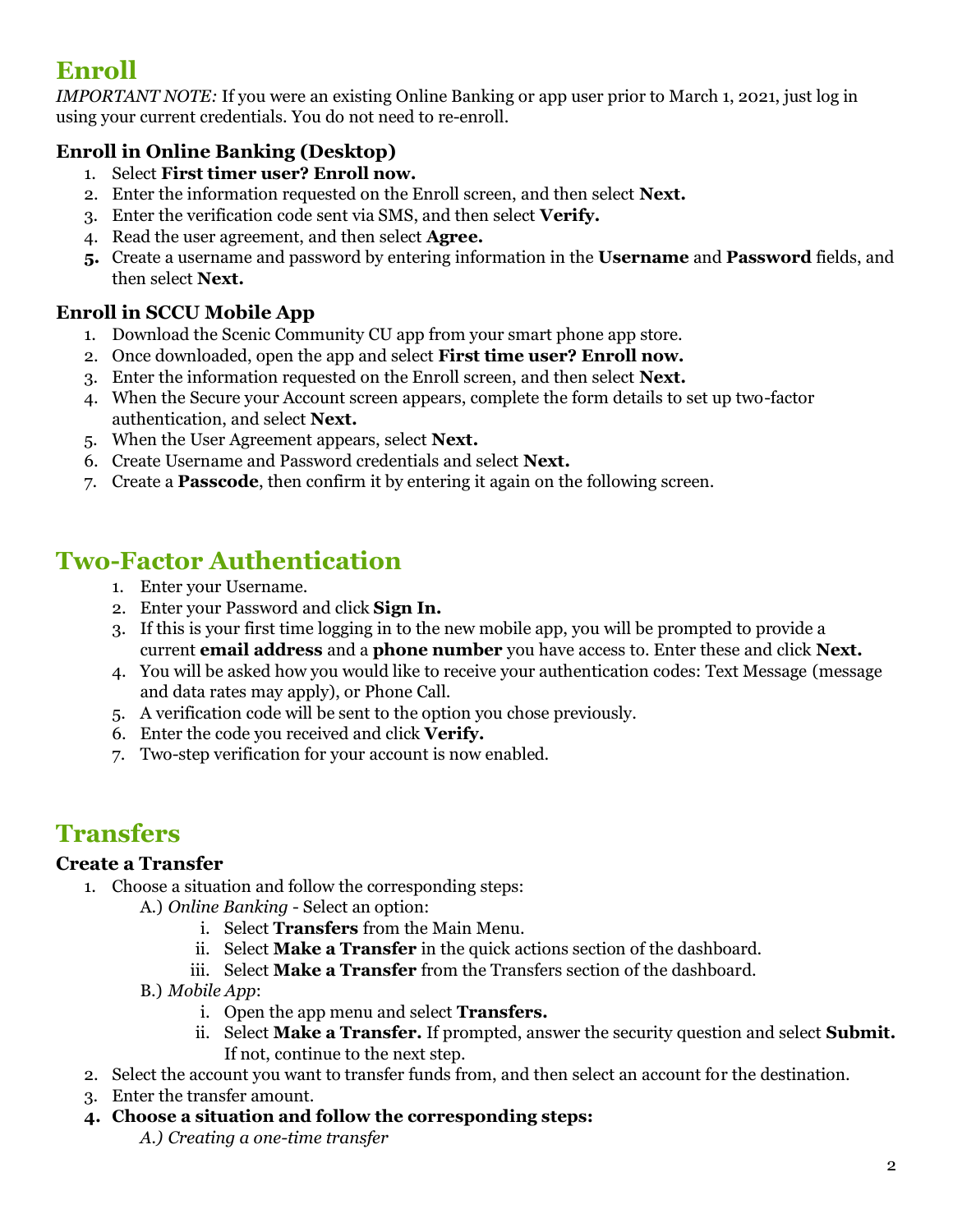- i. Select **submit.**
- *B.) Creating a one-time scheduled transfer*
	- i. Select **More Options.**
	- ii. Select the **Date** field.
	- iii. Select a date for the transfer if you want something other than the Soonest Available default.
	- iv. Select **Submit.**
- *C.) Creating a recurring transfer*
	- **i.** Select **More Options.**
	- ii. Select the **Date** field.
	- iii. Select a date for the repeating transfer to start.
	- iv. Change the **Frequency** field.
	- v. Select **Submit.**

#### <span id="page-2-0"></span>**Modify a Scheduled Transfer**

- 1. Select the main menu and then select **Transfer**.
- 2. Select a transfer in the *Scheduled Transfers* list.
- 3. **Choose a situation and follow the corresponding steps:**

#### *A.) Edit Transfer*

- i. Modify the desired field.
- ii. Select **Save**.

#### *B.) Delete transfer*

i. If iOS, select **Delete**. If Android, select **trash icon**.

### <span id="page-2-1"></span>**Make a Loan Payment**

- 1. Select the loan you would like to pay from the *Accounts* section of the Dashboard.
- 2. Select **Pay**.
- 3. Select the **From** account.

## <span id="page-2-2"></span>**Bill Pay**

#### <span id="page-2-3"></span>**In Online Banking**

- 1. Access Bill Pay in one of the following three ways:
	- o **OPTION 1: Access bills through the Online Banking Main Menu** → Select **Payments** from the Online Banking main menu
	- o **OPTION 2: Access bills through the quick actions section of the Dashboard** → Select **Payments** in the quick actions section of the dashboard
	- o **OPTION 3: Access bills through the Payments section of the Dashboard** → Select **Make a Payment** from the payments section.
- 2. Select **Pay a bill** or **Pay a person** to make a payment to an existing payee, or select **New payee** to add a brand new payee. Fill out the required information, including selecting whether the payment is recurring, and click **Submit.**
- 3. To edit a payee, click the **Payees** tab and select the payee you want to edit. Click **Edit** and re-enter your password for security. Edit the pertinent information and click **Submit.**
- 4. To manage your payments, including viewing detailed payment history, click **Manage payments.**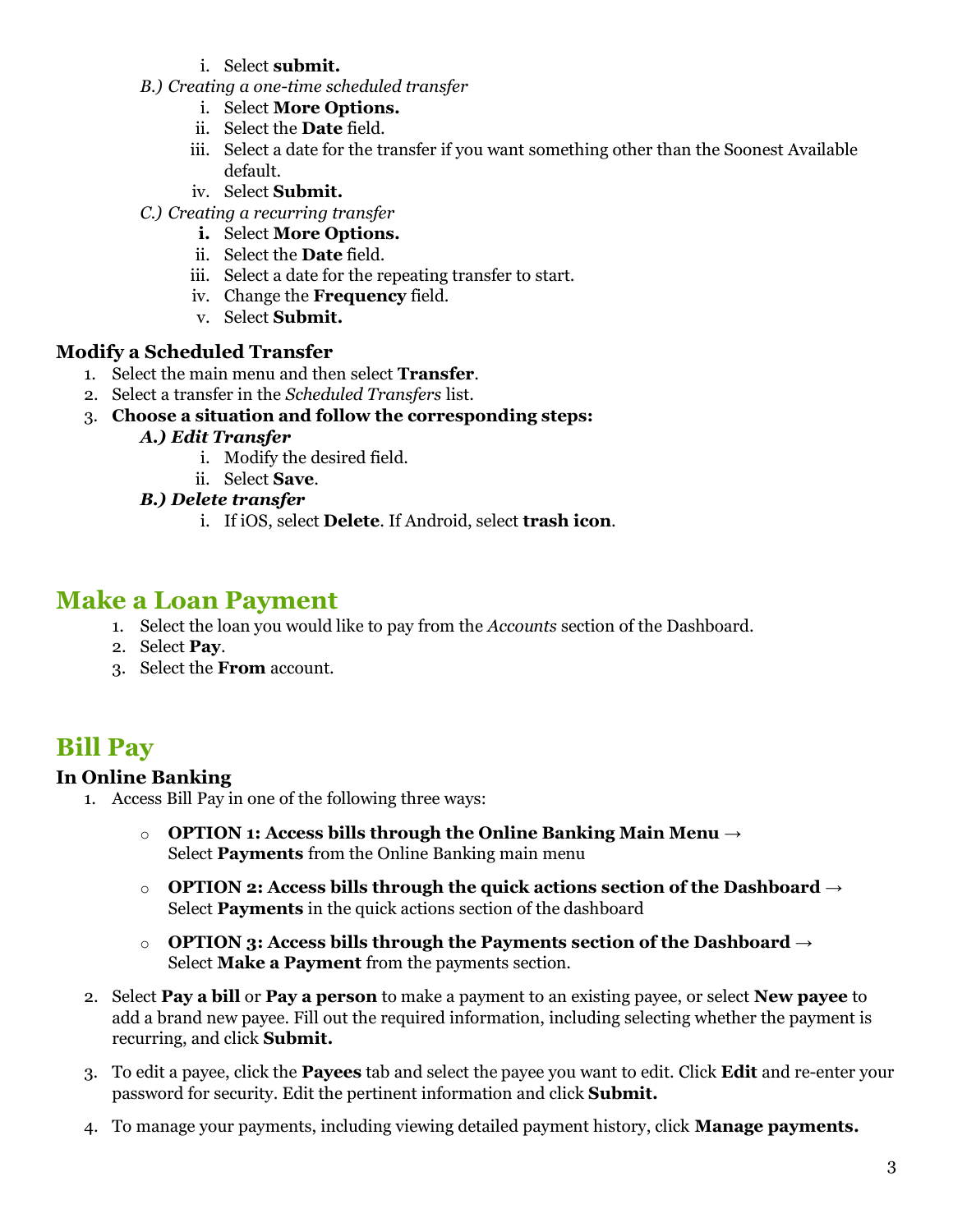#### <span id="page-3-0"></span>**In the App**

- 1. Access Bill Pay in one of the following three ways:
	- o **OPTION 1: Access bills through the Main Menu** → Select **Payments** from the main menu
	- o **OPTION 2: Access bills through the quick actions section of the Dashboard** → Select **Pay** in the quick actions section of the dashboard
	- o **OPTION 3: Access bills through the Payments section of the Dashboard** → Select **Make a Payment** from the payments section.
- 2. Select **Make a Payment.**
- 3. Choose an existing payee, or tap **Add payee** to add a new payee. If adding a new payee, choose **Add a company** or **Add a person**. Fill out the required information and click **Submit.** You can pay bills or send money to individuals.
- 4. Once the payee is added or chosen, select **Make a Payment.** Choose the from account and the amount to pay. If desired, choose **More options** to select the frequency of the payment, the delivery date, and add any personal notes. Then click **Submit.**

### <span id="page-3-1"></span>**Person to Person Payments**

You can use Bill Pay to send money to individuals, or to your own accounts at other institutions.

#### <span id="page-3-2"></span>**In Online Banking**

- 1. Follow the steps above to access Bill Pay.
- 2. Once in Bill Pay, select **Pay a person** from the top menu.
- 3. Choose one of three ways to send money to someone else and follow the prompts.
	- o **Email (Electronic).** This option will send an email to your recipient, where they will enter their own account and routing number.
	- o **Direct Deposit (Electronic).** This option requires you to know the recipient's account and routing number. This is a good option for sending money to your own non-SCCU accounts.
	- o **Check (Mailed).**

Most Person to Person payments processed before 3:00 pm Eastern Time will be deposited to the recipient's account the following business day.

#### <span id="page-3-3"></span>**In the App**

- 1. Access Bill Pay in one of the following three ways:
	- o **OPTION 1: Access bills through the Main Menu** → Select **Payments** from the main menu
	- o **OPTION 2: Access bills through the quick actions section of the Dashboard** → Select **Pay** in the quick actions section of the dashboard
	- o **OPTION 3: Access bills through the Payments section of the Dashboard** → Select **Make a Payment** from the payments section.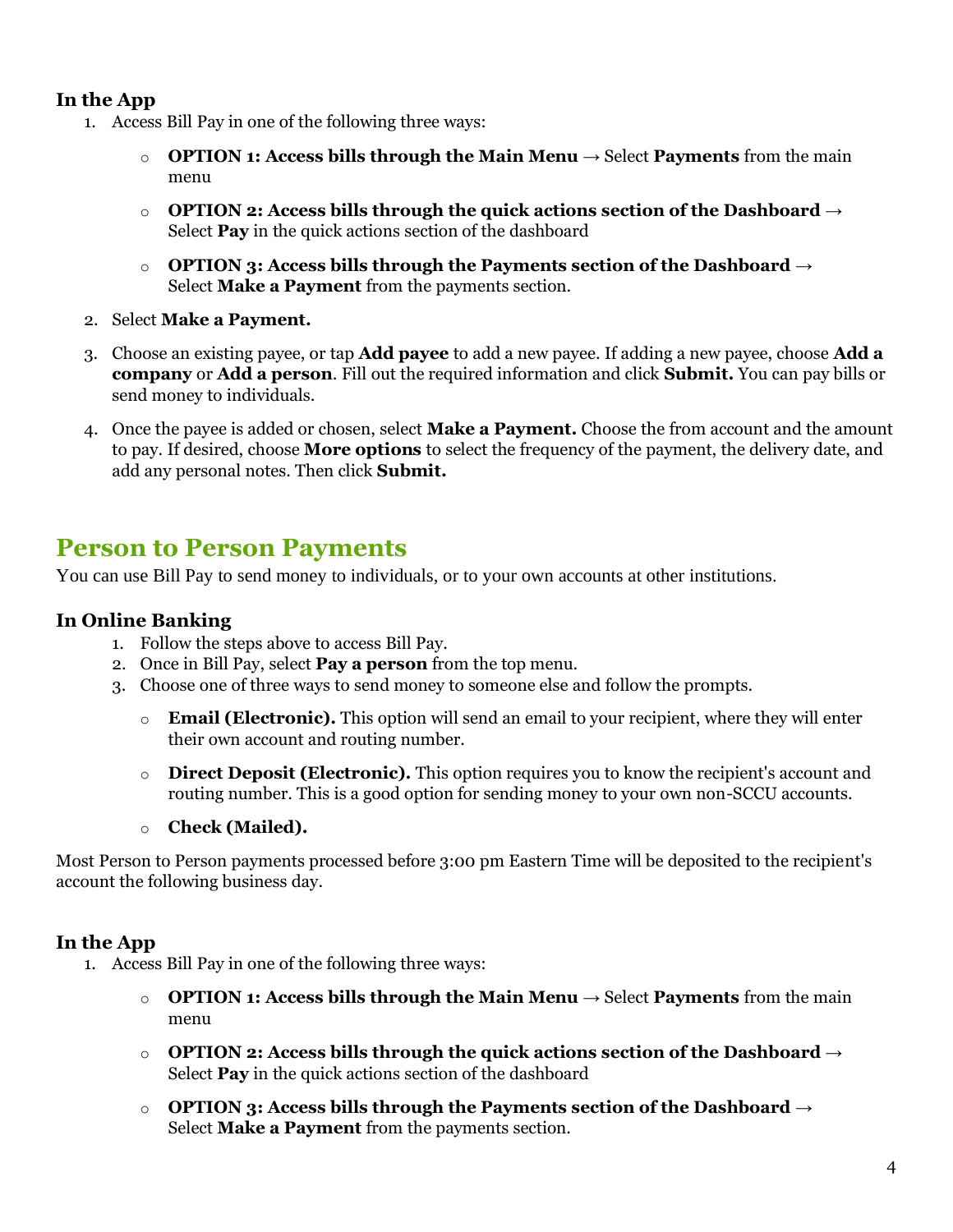- 2. Select **Make a Payment.**
- 3. Choose an existing payee, or tap **Add payee** to add a new payee. If adding a new payee, choose **Add a company** or **Add a person**. Fill out the required information and click **Submit.** You can pay bills or send money to individuals.
- 4. Once the payee is added or chosen, select **Make a Payment.** Choose the from account and the amount to pay. If desired, choose **More options** to select the frequency of the payment, the delivery date, and add any personal notes. Then click **Submit.**

Most Person to Person payments processed before 3:00 pm Eastern Time will be deposited to the recipient's account the following business day.

# <span id="page-4-0"></span>**Remote Deposit**

#### <span id="page-4-1"></span>**Enroll in Remote Deposit**

You can enroll in Remote Deposit in the app or in Online Banking.

- 1. **Select an option to start the enrollment process:**
	- o A.) Select **Deposit Checks** from the main menu *OR*
	- o B.) Select **Deposit** from the dashboard.
- 2. Select an account from the list, complete the account information necessary, and then select **Enroll**.
- 3. Select **OK**. SCCU staff will review your request to enroll. You will get a notification once your account has been approved or declined for Remote Deposit.

#### <span id="page-4-2"></span>**Deposit a Check**

You can deposit a check in the app.

- 1. Select **Deposit checks** from the main app menu.
- 2. Select **Make a Deposit** and enter the amount.
- 3. Select **Continue.**
- 4. Select the account you would like to deposit funds to. The Check Front capture screen will appear.
- 5. Center the check front in the capture screen, **tap the screen to capture**, and hold your device steady while the auto focus completes. After a short wait time, a preview screen appears. If the image is blurry, you can select **Retake** to replace your capture with a new one.
- 6. Select **Continue.**
- 7. Use the same method to **capture the check's other side**, and then tap **Continue.**
- 8. Select **Submit.**

# <span id="page-4-3"></span>**Debit Card Management**

#### <span id="page-4-4"></span>**Lock or Unlock Your Card**

If you lose your card, you have the ability to **temporarily** lock it while you look for it, and unlock it once you find it. Locking your card stops it from being used until you unlock it.

- 1. Find the *Card Management* section on the dashboard.
- 2. Locate the desired card.
- 3. Select the green toggle next to the card to lock or unlock it.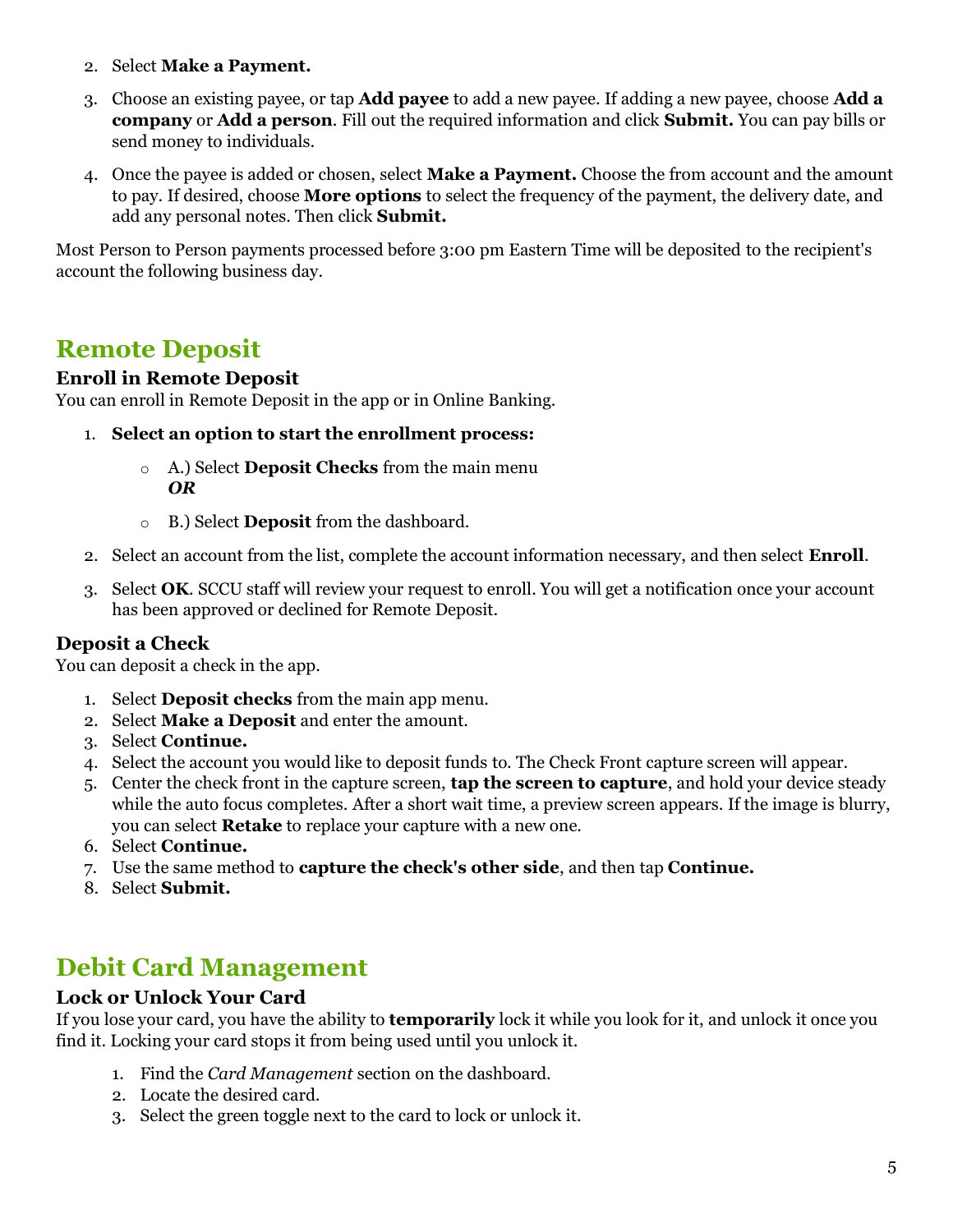#### <span id="page-5-0"></span>**Report Lost/Stolen**

**Important: When you report a card as lost or stolen, this deactivates your card and you will be required to get a new one. Fees apply with lost or stolen cards. Only flag your card lost/stolen if you intend for it to be permanently deactivated.**

- 1. **Select Accounts** > **[Account Name]** > **Card Management**.
- 2. Select the appropriate card.
- 3. Select **Report Lost/Stolen.**
- 4. Select **Lost/Stolen**.

#### <span id="page-5-1"></span>**Order a Replacement Card**

- 1. **Select Accounts** > **[Account Name]** > **Card Management.**
- 2. Select the appropriate card.
- 3. Select **Reorder card.**
- 4. Read the disclaimer and select **Reorder card** to confirm.

#### <span id="page-5-2"></span>**Activate a New Debit Card**

To activate a new debit card, you can call the number on the back of your card, or activate the card in Online Banking or the app using the steps below.

- 1. **Select Accounts** > **[Account Name]** > **Card Management.**
- 2. Select the appropriate card.
- 3. Select **Activate new card.**

## <span id="page-5-3"></span>**Set Up an Alert**

- 1. Select the Share account you would like to set up alerts for.
- 2. From the list of options select **Alert Preferences**.
- 3. Choose to add a *Balance Alert* or a *Transaction Alert* by selecting **Add Alert**.
	- o For *Balance Alerts*:
		- Choose if you want to be notified when your account reaches above or below a specific amount.
		- $\mathbf{u}$ Select a **Notify By** option: Text Message, Phone Call, or In-app Message.
		- Click **Add Alert**.
	- o For *Transaction Alerts*:
		- $\mathbf{r}$ Choose if you want to be notified when your *credit (deposit)* or *debit (withdrawal)* is over a specific amount.
		- Select a **Notify By** option: Text Message, Phone Call, or In-app Message.
		- Click **Add Alert**.

## <span id="page-5-4"></span>**Send Messages**

- 1. To send a message through our new online and mobile banking system, click the **Messages** button on the dashboard.
- 2. Type your message at the bottom of the screen where it says *Type a Message*. You can attach documents, screenshots, and images (ex. driver's license) to your message.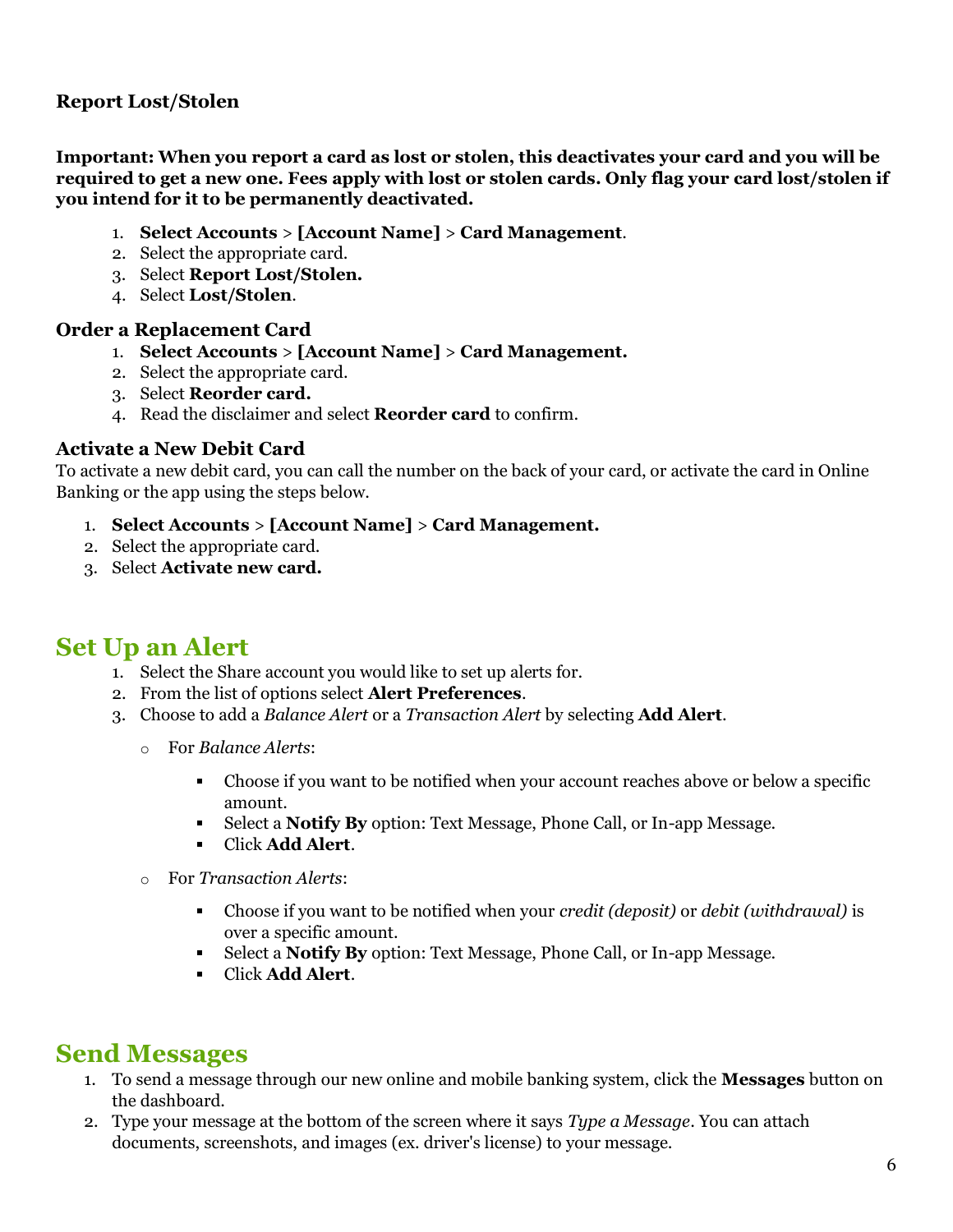- 3. Once your message is completed, click the arrow on send the message.
- 4. A representative will normally be in touch within 1-2 hours during regular business hours (Mon Fri 9:00 AM-5:00 PM and Sat 9:00 AM-1:00 PM ET) after your message has sent.

# <span id="page-6-0"></span>**View eStatements**

- 1. Click on the account you want to view.
- 2. From the list of options select **eStatements**.

## <span id="page-6-1"></span>**Arrange Your Accounts**

- 1. Select the ellipses (...) icon on the dashboard.
- 2. Select **Organize Dashboard**.
- 3. Drag and drop the sections until the desired order is achieved.
- 4. Select **Done.**

### <span id="page-6-2"></span>**Change an Account Nickname**

- 1. Select an account from the *Accounts* section on the dashboard.
- 2. Select **Settings**.
- 3. Next to the account name, select **Rename**.
- 4. Type the new name.
- 5. Select **Save**.

## <span id="page-6-3"></span>**Change Your Password**

- 1. Select **My Profile** from the Main Menu.
- 2. Select **Settings** > **Security**.
- 3. In the **Password** field, select **Edit**.
- 4. Enter the existing password, then enter a new password.
- 5. Select **Save**.

# <span id="page-6-4"></span>**Update Your Phone Number or Email**

#### <span id="page-6-5"></span>**In Online Banking**

- 1. In the main menu, select **My Profile**.
- 2. Select **Settings**.
- 3. Select the **Edit** button from the field you would like to edit.
- 4. Before you can edit your email or phone number, you will need to reenter your mobile banking password and select **Submit**.
- 5. Edit the necessary information and click **Submit**.

#### <span id="page-6-6"></span>**In the App**

- 1. From the dashboard, select your icon on the top right, next to your name. Select **Settings.**
- 2. Select the **Edit** button from the field you would like to edit.
- 3. Before you can edit your email or phone number, you will need to reenter your mobile banking password and select **Submit**.